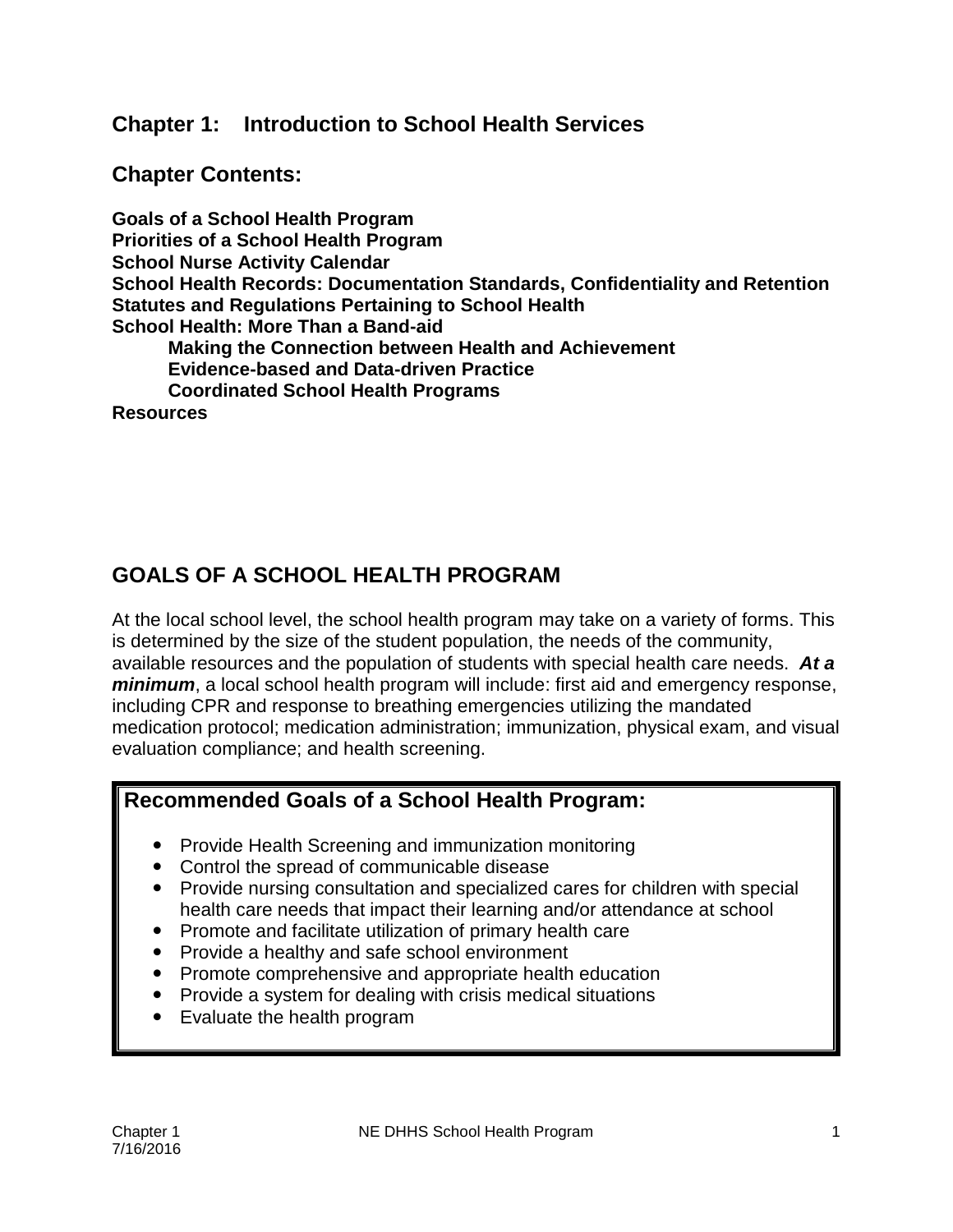# **Priorities of a School Health Program:**

Sometimes School Administrators and School Nurses in Nebraska request **priorities**  for a school health program if the budget and/or nurse's time are quite limited. If that is the case, two priorities are recommended above all:

- a. Assure compliance by the school with statutory and regulatory requirements for school health; and
- b. Assist the school to prepare personnel to fulfill various school health services functions when the nurse is not present.

To address these two areas most efficiently and effectively, ten priority activities are suggested:

- 1. Assure immunization compliance for all grades.
	- a. Prepare the November immunization report.
- 2. Organize and conduct the annual health screening program.
	- a. Hearing, vision, BMI, dental per DHHS minimum recommendations
	- b. Conduct rescreening for students not passing initial screening. A pass at rescreening is the same as a pass at the initial attempt.
	- c. Identify students whose parents/guardians are to be notified of need for further evaluation.
	- d. Provide to the school administrator an aggregate report of screening by grade (total students screened; % passing, % needing parental notification of need for further evaluation).
	- e. Involve volunteers or others in conducting screening according to competencies for each screening procedure.
- 3. Assure compliance with providing evidence of a physical exam requirement (K, 7<sup>th</sup>, and out of state transfers) and visual evaluation requirement (K and out of state transfers).
	- a. For compliance purposes, statement of objection of the physical exam and/or the vision exam by parent is acceptable.
	- b. Provide report of aggregate compliance levels (how many reports/exams, how many waivers, how many unaccounted for) to administration.
- 4. Provide exposure control training to personnel
	- a. Assist school administrator in identifying needs for personal protective equipment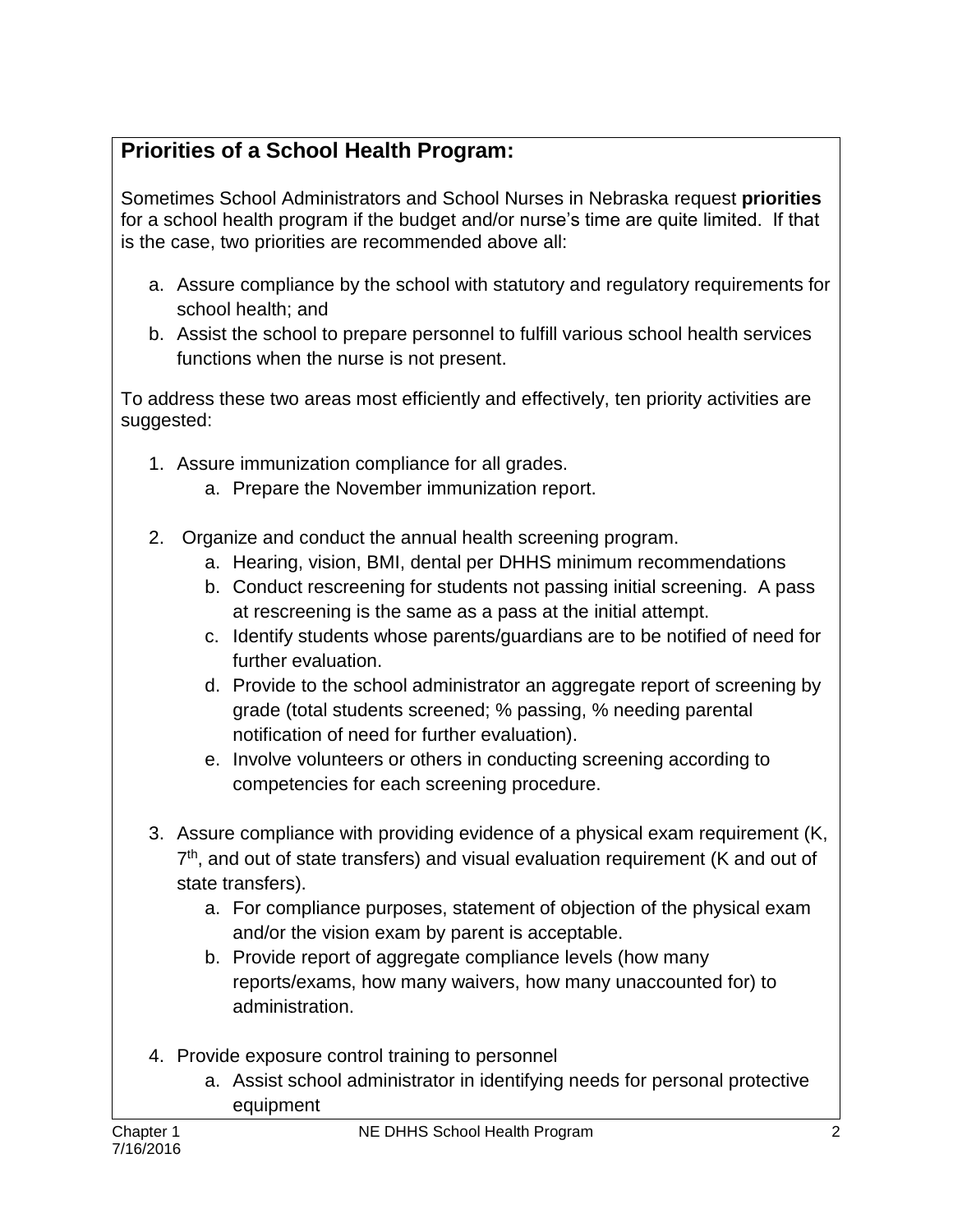- b. Identify infection control concerns to school administrator.
- c. Assure exposure control policies are current and available to personnel.
- 5. Provide medication administration training as needed and competency determination as required for school personnel assigned responsibility for providing medications to students.
	- a. Provide required documentation for school.
	- b. Review/make recommendations on medication administration policies and practices at school to school administrator.
- 6. Provide emergency response team training as needed and competency determination as required for school personnel assigned responsibility for implementing the emergency protocol for life-threatening breathing emergencies in Nebraska schools.
	- a. Assure required supplies and equipment including medications is available at school.
	- b. Provide required documentation for school.
	- c. Recommended: minimum of three persons usually on the premises all day at school.
- 7. Identify students with special health care needs that require attention at school, or planning for emergency response, or related accommodations planning under IDEA or Section 504.
	- a. Develop IHPs (Individualized Healthcare Plans as indicated)
	- b. Provide information and consultation to Student Assistance Team as needed.
	- c. Make delegation decisions according to Nebraska Nurse Practice Act
	- d. Assist in preparing and assuring properly qualified personnel are assigned activities related to health and medical services for students with special health care needs.
- 8. Assist the school in preparing for crisis medical response.
	- a. Seek administrator input on priorities
	- b. Identify supplies and equipment for the health office.
	- c. Recommend minimum training and capacity for school: at least three people are currently certified in standard first aid and CPR
	- d. Assure there is a system in place for documenting and reporting severe injuries to parents.
	- e. Identify needs to comply with the Concussion Awareness Act, effective July 2012.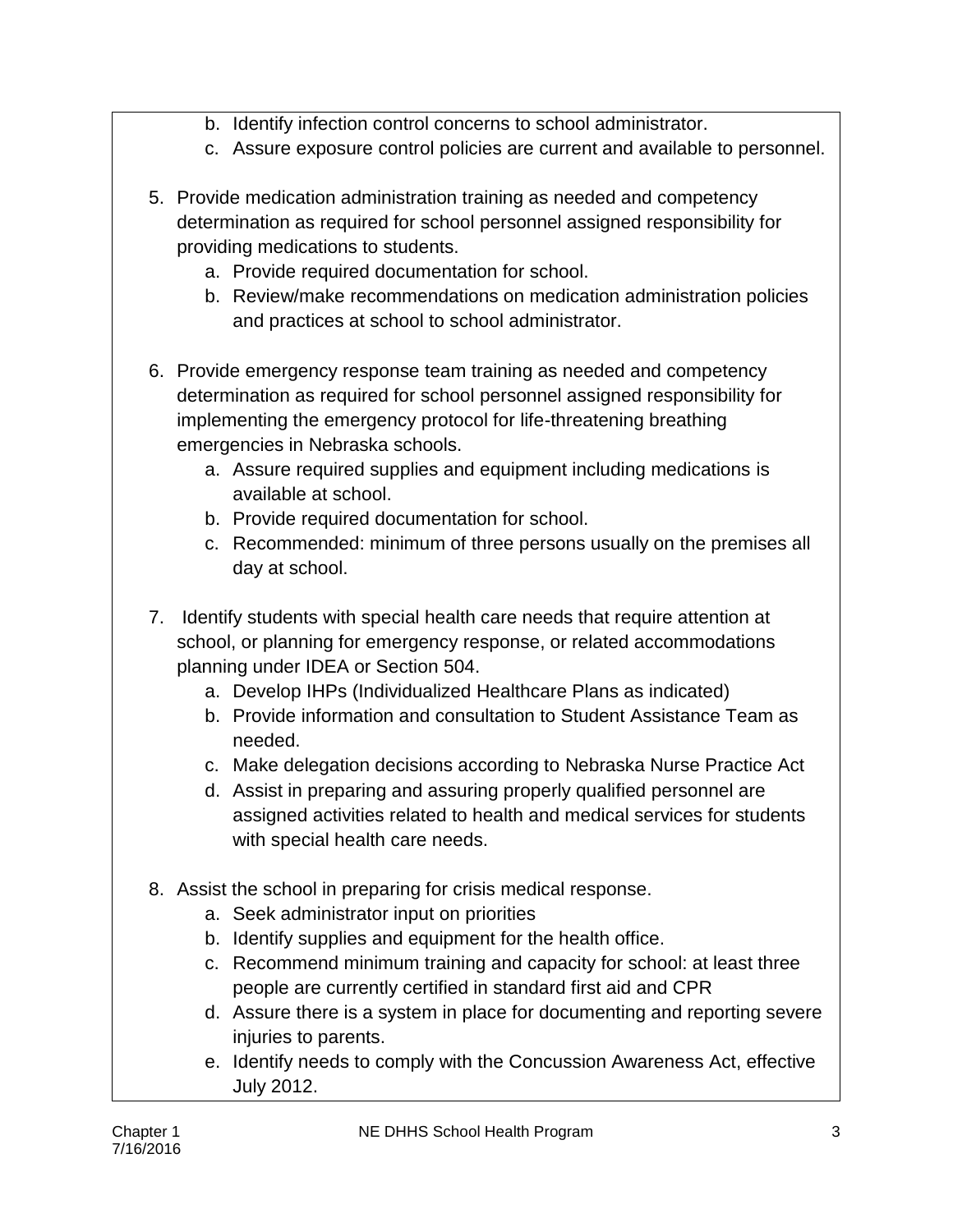9. Assist administrator in identifying and developing policies to comply with absenteeism statutory requirements for students with prolonged absence due to illness.

**10.**Other duties as time permits.

11/2011

# **SCHOOL NURSE ACTIVITY CALENDAR**

At the local school level, each school year presents an array of challenges and activities. However, many of the events and activities of the school health office follow a somewhat predictable pattern. To begin, a new school nurse will need to seek out an array of vital information. When familiar with this necessary information, the School Nurse is ready to plan a tentative schedule of services and activities, addressing identified goals and objectives. The new School Nurse should continue the program currently in operation according to accepted policies and procedures until desirable changes can be made.

#### *Before school begins, if possible, the nurse should try to accomplish the following activities:*

- $\sqrt{\phantom{a}}$  Request to meet with the School Superintendent or designee, or otherwise obtain:
	- **1.** The school district's philosophy of the school health program.
	- **2.** A current job description for the School Nurse.
	- **3.** Any written school health policies and procedures, school health manual or guidelines.
	- **4.** Orientation for the School Nurse to the building and grounds.
	- **5.** Introductions to key personnel in the school(s) and district.
	- **6.** A school calendar, building schedules and individual class rosters.
- $\sqrt{ }$  Meet the building principal(s) and office staff. Identify communication patterns for exchange of information (e.g. mail box, phone calls, referrals to nurse, notification of teachers).
- $\sqrt{\phantom{a}}$  Locate the school health office(s). Determine how health office space will be utilized. Assess supplies and equipment. Identify methods for obtaining supplies.
- $\sqrt{\phantom{a}}$  Locate the health records. Become familiar with local school policies regarding records, confidentiality, retention, and destruction. Assess how up-to-date the records are; which students have health problems; and how information is shared with those who need to know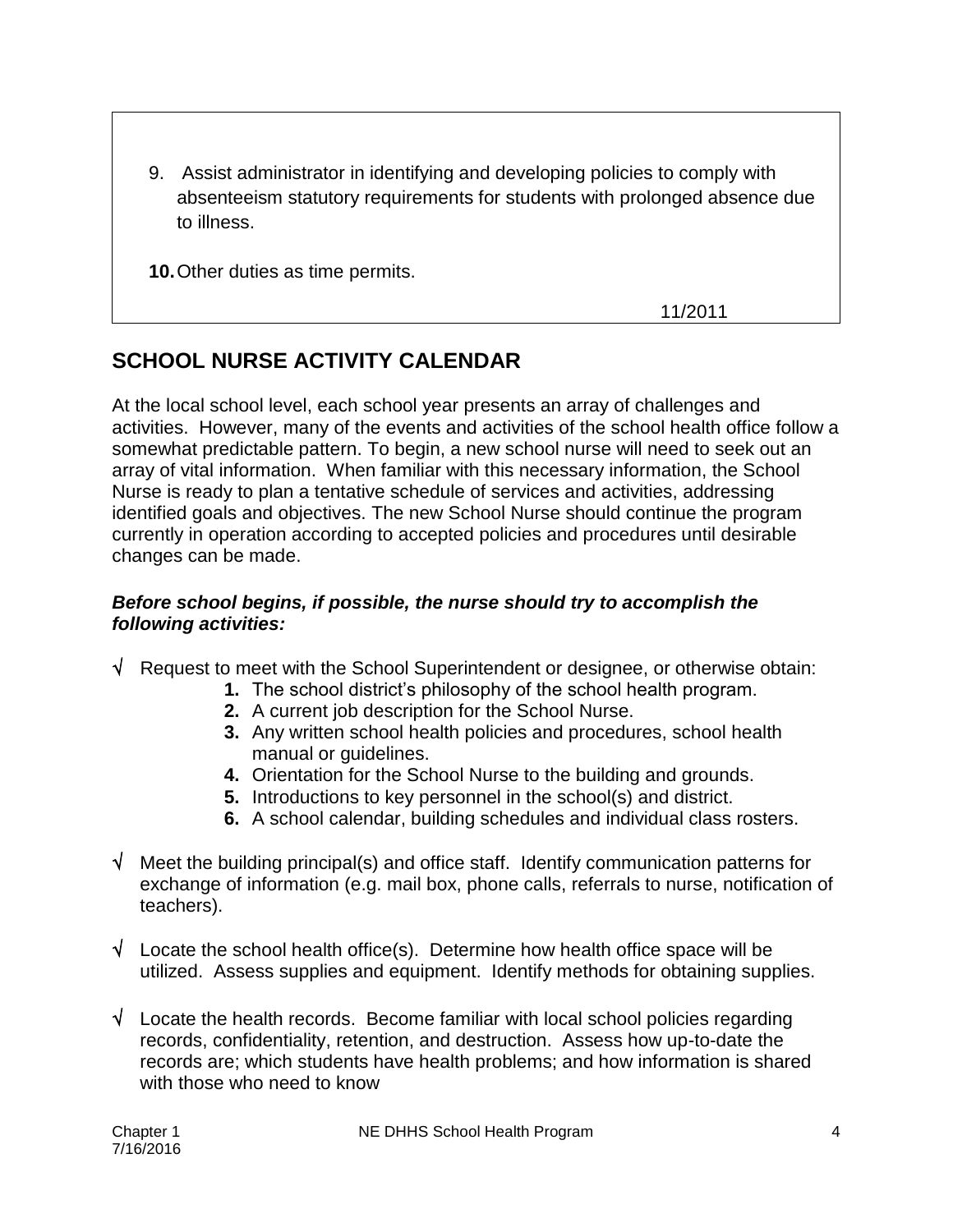- $\sqrt{\phantom{a}}$  Develop and share a school nurse schedule based on student needs, building schedules, special health care needs, and the number of schools served determined by number of hours school nurse is available.
- $\sqrt{\phantom{a}}$  Meet the faculty and describe the school nurse's role and procedure for referral. Provide faculty with a copy of the Nurse's schedule. Identify opportunities to provide exposure control training, breathing emergency response training, CPR to school personnel.
- $\sqrt{ }$  Meet the coordinator of special education services in each building. Find out when building level conference are held, the procedure for referral services and how the nurse is notified of students needing evaluation. Know who obtains permission for assessment and sets the date for team conferences.
- $\sqrt{\phantom{a}}$  Get acquainted with the cafeteria manager and workers, bus driver's supervisor and the school custodian. Observe the physical facility for health hazards and determine how assistance in solving these problems might be rendered.
- $\sqrt{\phantom{a}}$  Develop or update a community resource file. Become familiar with available emergency services. Identify local health resources such as the health and social services department, mental health services, the school health advisory council, service clubs and their areas of interest, and health care providers. Make a list of contact persons at each of the agencies.
- $\sqrt{\phantom{a}}$  Become acquainted with the type of data to be collected to document school nursing activities for accountability and quality assurance as well as where it will be documented – hard copy or electronic program.
- $\sqrt{\phantom{a}}$  Identify resources for professional support, such as in-service and consultation available through the local, district and state Department of Health and the state Department of Education as well as the state school nurse consultant. Request an opportunity to visit a school nurse in a neighboring district. It is an inexpensive continuing education activity and an opportunity to begin networking. Learn what printed materials, such as newsletters, mailings, and journals are available.
- $\sqrt{\phantom{a}}$  Join the state and national school nurse organizations National Association of School Nurses – state affiliate – Nebraska School Nurses Association and/or the Central Nebraska School Nurses Association, and/or the American School Health Association.
- $\sqrt{ }$  Make contact with the State School Nurse Consultant by calling (402) 471-1373 or (800) 801-1122.
- $\sqrt{\phantom{a}}$  Sign up for the school nurse list serve at www.Answers4Families.org.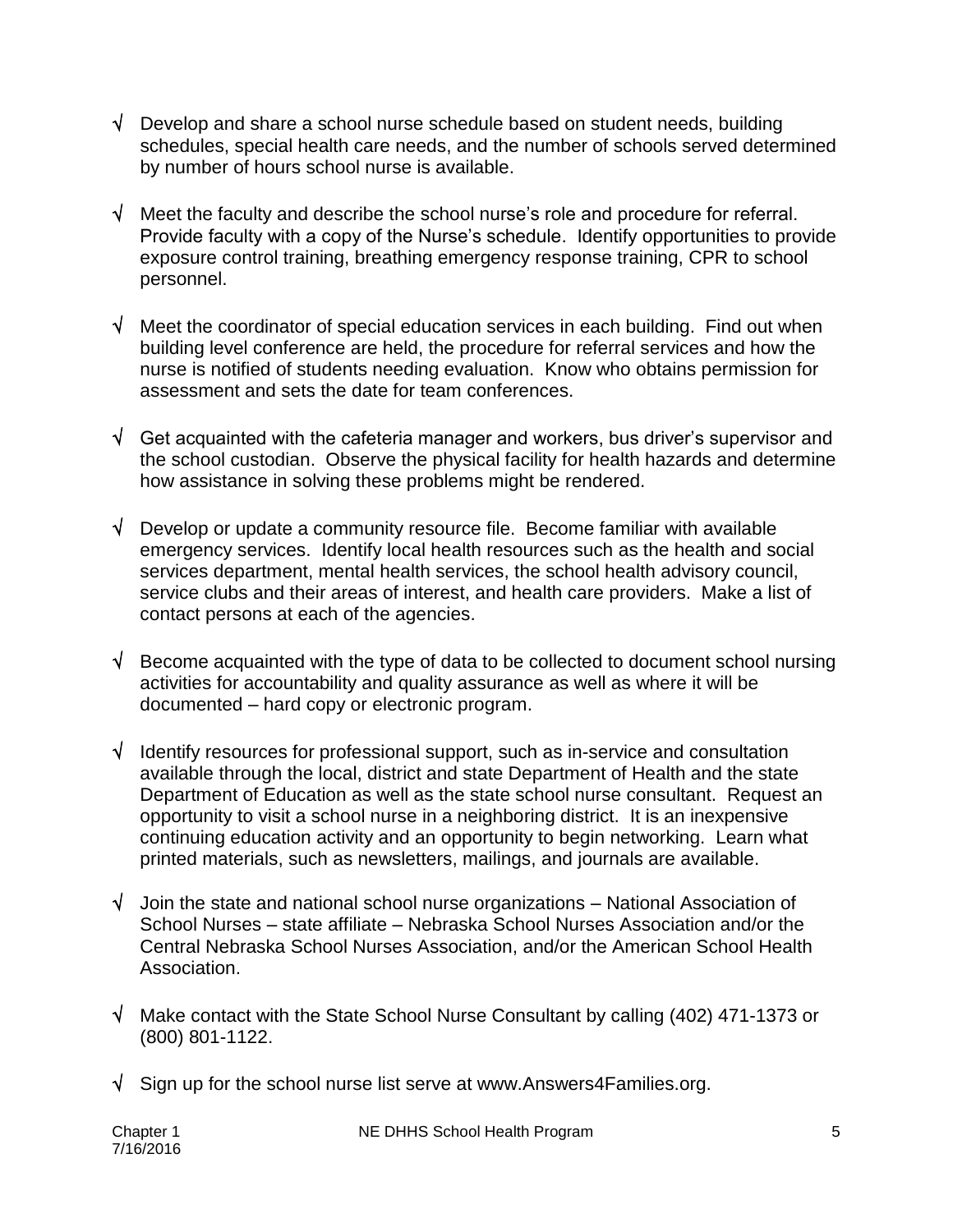If *no written procedures exist,* the School Nurse should identify those with top priority and draft them for the Superintendent's approval.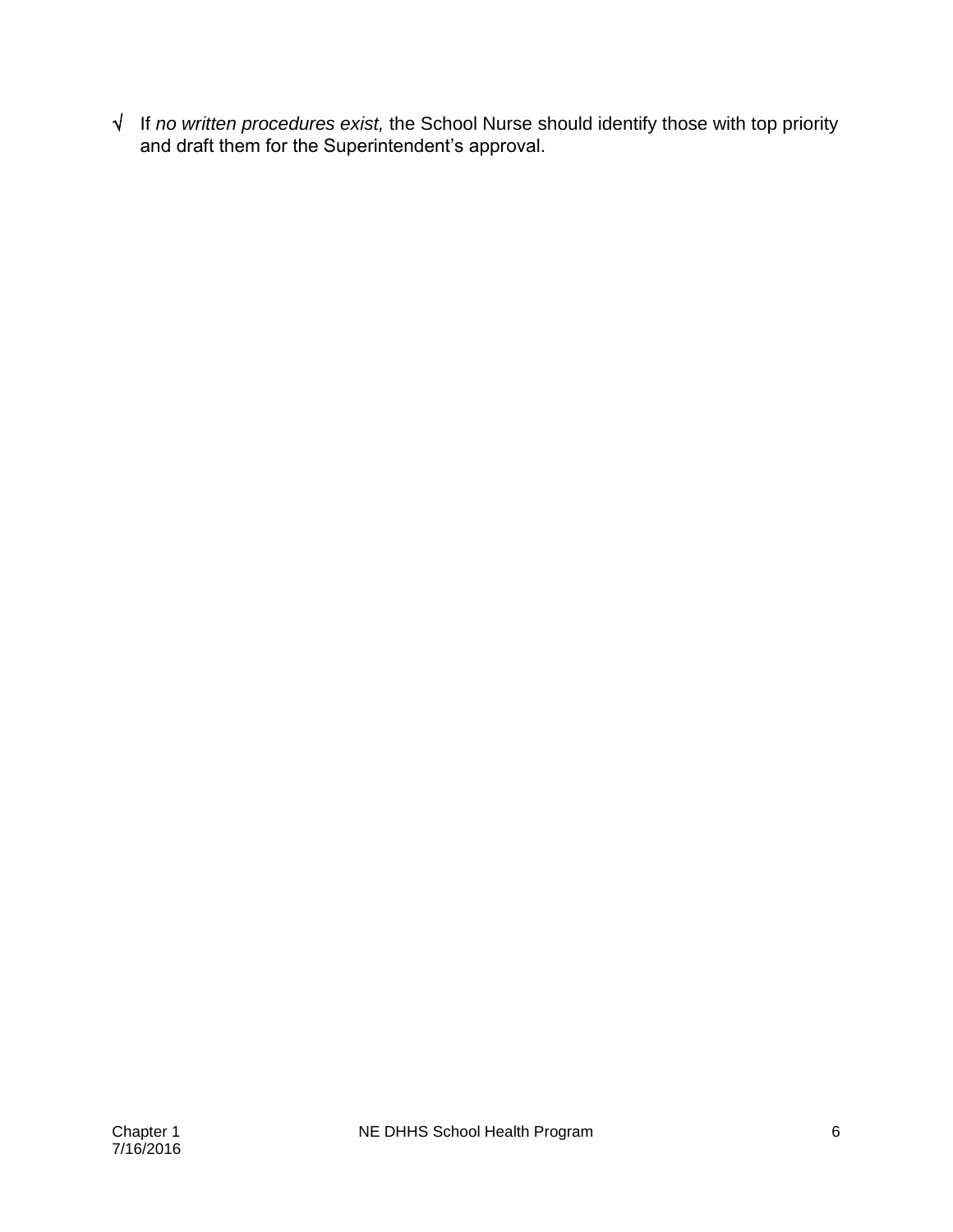## **School Nurse Activity Calendar**

#### **August**

- Develop a written plan for health program goals and priorities for the coming year with the District or Building Administrator
- Schedule universal precautions/exposure control training for all school personnel
- Schedule Emergency Response Team training per Title 92 NAC Chapter 59, Emergency Response to Life Threatening Asthma and Anaphylaxis
- Identify personnel responsible for assisting students with medications; assure competency and practices.
- Review emergency plans for children with health concerns, with parents and with educational personnel with need to know
- Identify staff trained in first aid and CPR.
- Check batteries on AED; assure EpiPen®, albuterol, nebulizer, and first aid kit are ready for emergencies
- Prepare Health Office and supplies
- Review and have signed appropriate consents and protocols.
- Review or develop a documentation system to log health office visits, monitor immunization compliance,

## **September October**

- Update student health records
- Plan screening program for the year.
- Assure emergency information and supplies are accessible and ready
- Prepare emergency card file of students and staff
- Pursue compliance with immunization requirements, exclusions if necessary.
- Check compliance on physical exams and visual evaluations; notify parents of missing information.
- Schedule visit to classrooms regarding Health Service program and how students can access health care.
- Develop/update resource file on specific health issues and problems
- Meet with special education coordinator to identify processes of the Multidisciplinary Team and role of the nurse: screening data, health history, medication history, individualized health care plans
- Review emergency response and evacuation procedures.
- Continue to review emergency plans and individualized health care plans with school personnel with need to know, as needed.
- Teacher presentations: field trips and medications

- Follow up with immunization compliance
- Set up conferences with parents/guardians and individual students with identified health problems to jointly develop a health care plan
- Secure a health and developmental history for all Kindergarten and new students
- Classroom visits for:
	- 1. Personnel safety, infection control
	- 2. Nutrition (National School Lunch Month)
	- 3. Safety and First Aid (School Bus Safety Week)
- Assess documentation and first aid practices of school personnel assigned responsibilities for health services; identify and plan for training needs.
- Review policies and procedures. Identify gaps or needs for policy development. Discuss and make recommendations to administration on policy development.
- Inspect building and grounds for health and safety standards
- Prepare health bulletin boards with timely information (change at least once a month) and/or submit articles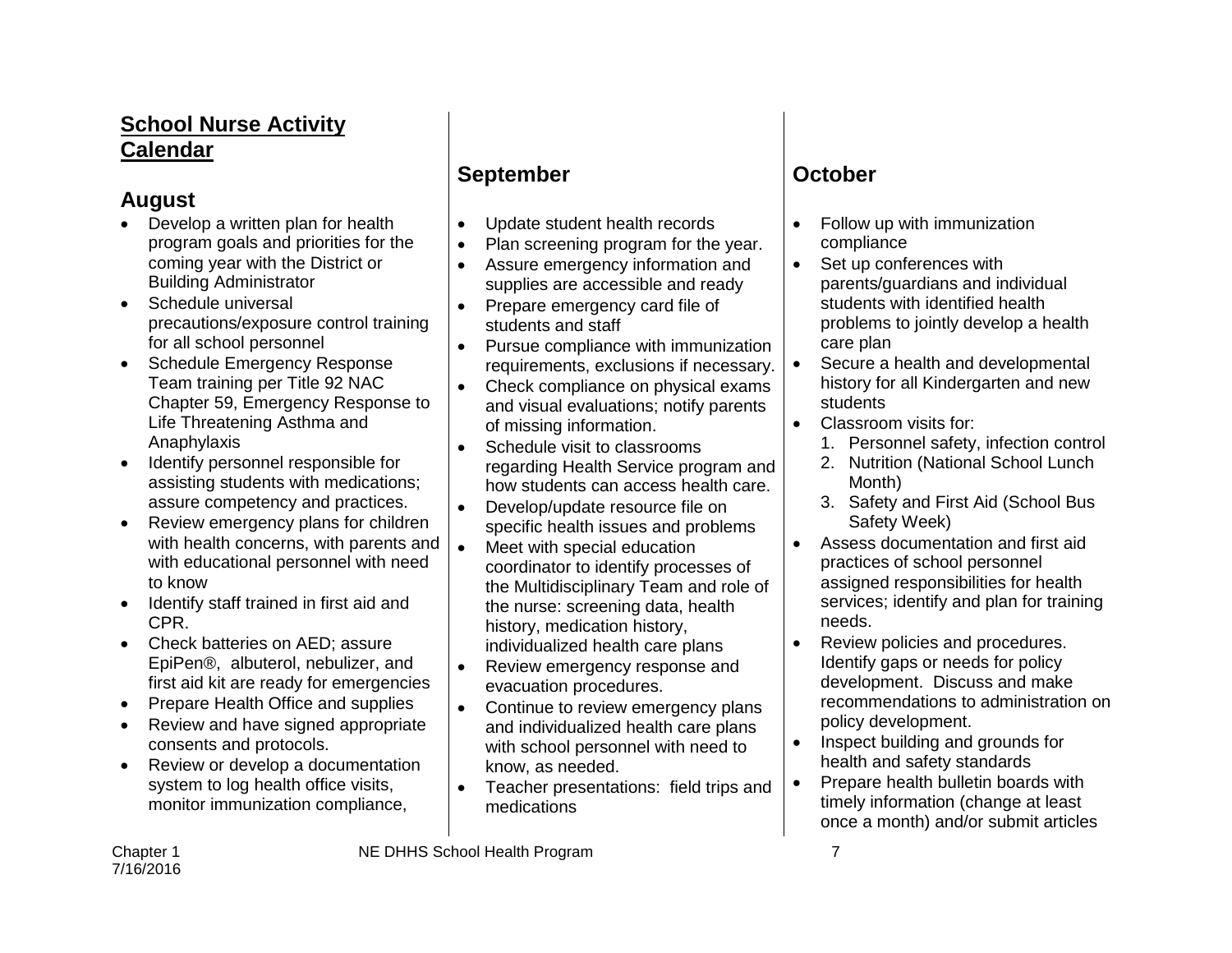track screening referrals, manage medications, etc.

- Attend school meetings regularly
- Prepare emergency and First Aid kits for classrooms
- Review individual immunization records for compliance with requirements.
- Review individual health records.
- Check compliance on physical exam and visual evaluation; notify parents of missing information.

to school newsletter on health topics, and or send email "health news".

- Conduct screening program, as scheduled.
- Assess whether school personnel have access to adequate personal protective equipment, and are using and disposing of it properly.
- Teacher presentations: flu avoidance practices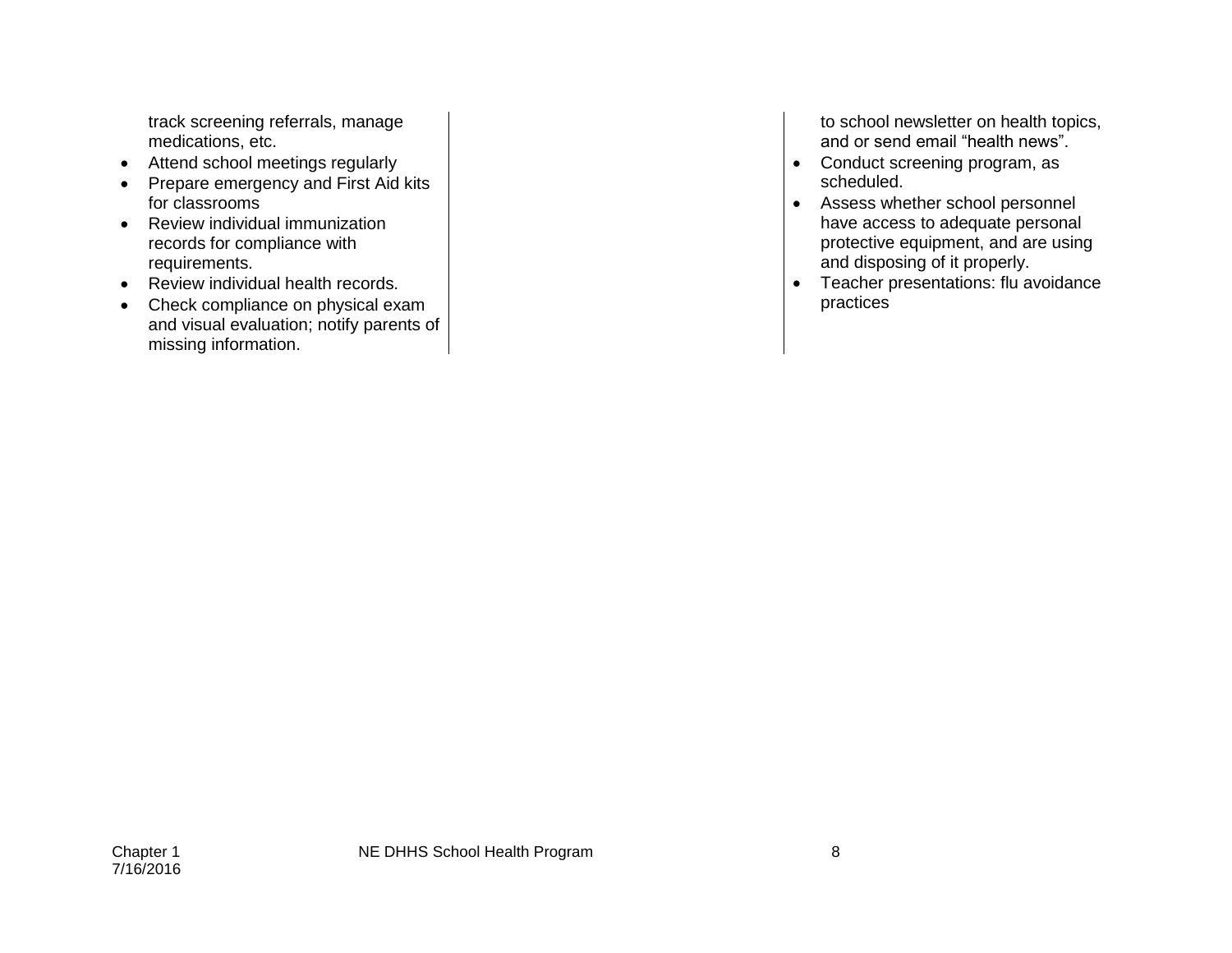## **School Nurse Activity Calendar**

#### **November**

- Complete Immunization Report and return to Nebraska Health and Human Services, Immunization Division by November 15.
- Continue to monitor provisionally enrolled students.
- Continually identify new and transfer students: health concerns, immunization compliance, etc.
- Monitor levels of absenteeism due to illness.
- Determine whether health office is adequately supplied.
- Monitor medication administration practices; documentation; inventory.
- Continue health promotion messages for staff and families.
- Conduct screening program as scheduled
- Participate in multidisciplinary teams as needed; provide information if not attending
- Teacher presentations: first aid and infection control in the classroom
- Classroom presentations that may be appropriate include:
	- 1. Colds Flu Sore throats
	- 2. Hand washing
	- 3. Positive health practices

#### **December January**

- Review individual student health records for completeness
- Monitor absenteeism due to illness
- Continue health promotion/health education messages from health office – bulletin boards, newsletters, emails.
- Conduct screening program as scheduled.
- Participate in multidisciplinary teams as needed; provide information if not attending
- Write a brief mid-year report of health office activity and progress on goals and priorities for building administrator.
- Teacher presentations: responding to breathing emergencies – asthma and anaphylaxis
- Classroom presentations
	- 1. Prevention of hypothermia
	- 2. Colds and flu
	- 3. Hand washing

- Review absentee records to identify health problems requiring nurse's interventions
- Conduct screening program as scheduled
- Continually identify new and transfer students: health concerns, immunization compliance, etc.
- Participate in multidisciplinary teams as needed; provide information if not attending in person
- Continuously update individualized health care plans as needed.
- Classroom presentations
	- 1. Sexuality/Puberty for Girls: Grades 4, 5 and 6
	- 2. Sexuality/Puberty for Boys: Grades 5 and 6
- Begin planning for next year: supplies and equipment, health education, staff wellness, family communications, policies and procedures needed.
- Teacher presentations: "Brain Breaks:" keeping a physically active classroom even when there's snow outside.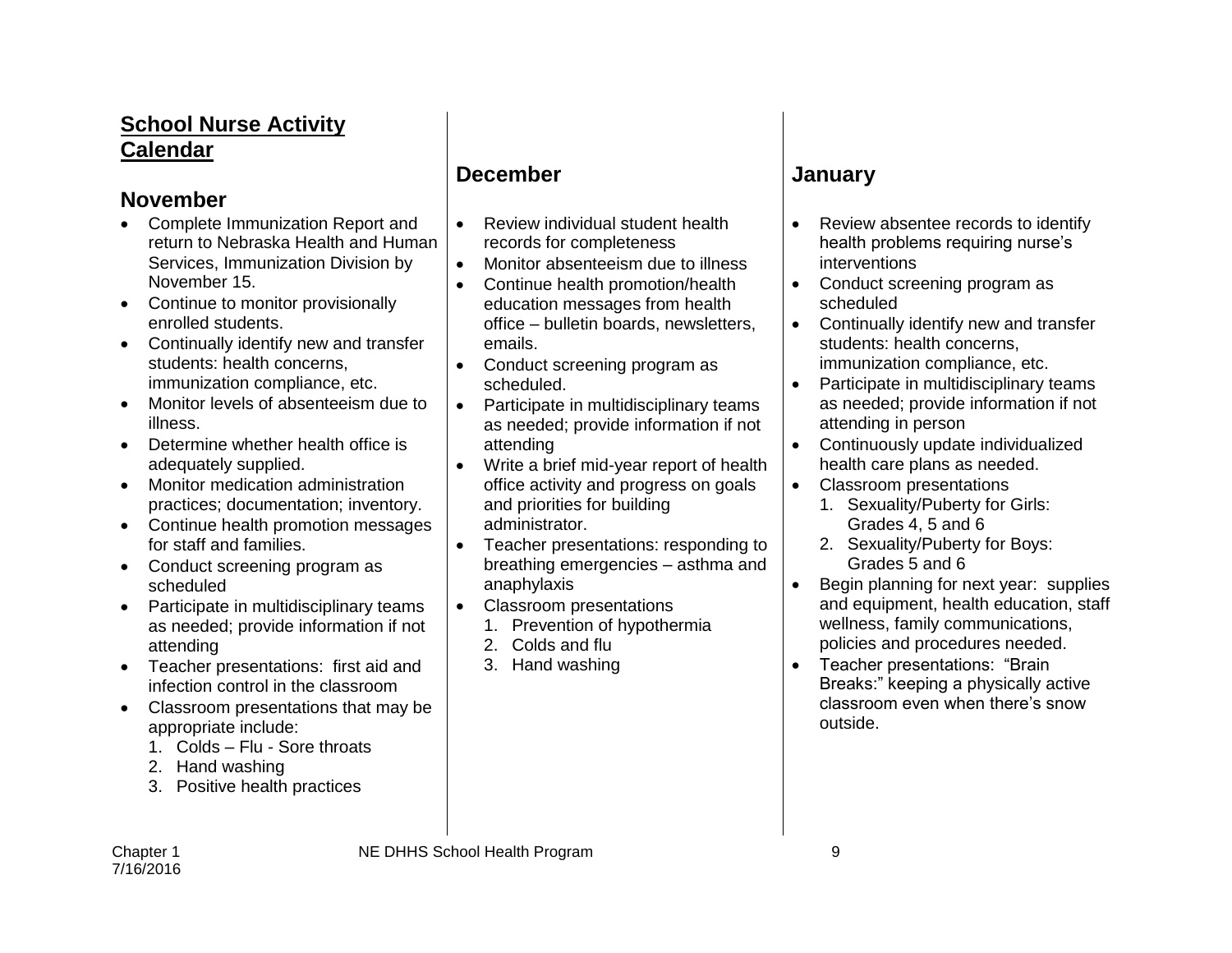## **School Nurse Activity Calendar**

#### **February – March**

- Monitor absenteeism due to illness identify opportunities to intervene with infection control or environmental practices, communications for families.
- Review individual student health records for completeness. Assure screening data entered if completed.
- Participate in multidisciplinary teams as needed; provide information if not attending in person
- Continually identify new and transfer students: health concerns, immunization compliance, etc
- Conduct/complete screening program as scheduled
- Prepare communications for Kindergarten Parent Meeting or Roundup
- Classroom presentations
	- 1. Dental Health Month
	- 2. Heart Health Month
	- 3. Nutrition Month

- Plan and conduct pre-school screenings if scheduled
- Prepare notices regarding immunizations and physicals due next school year.
- Review individual health plan for children with special needs – and revise as needed.
- Participate in multidisciplinary teams as needed; provide information if not attending in person
- Complete documentation and notifications regarding screening results
- Review health education materials and make recommendations.
- Write a year-end summary report for school administrator, highlighting nurse activities; student utilization of health services; activities or services for educators and staff; family involvement.
- Continue planning and preparations for next school year.
- Attend annual school health conference.

# **April - June July – August**

- Time for re-energizing, and continuing education!
- Prepare for any upcoming students with special health care needs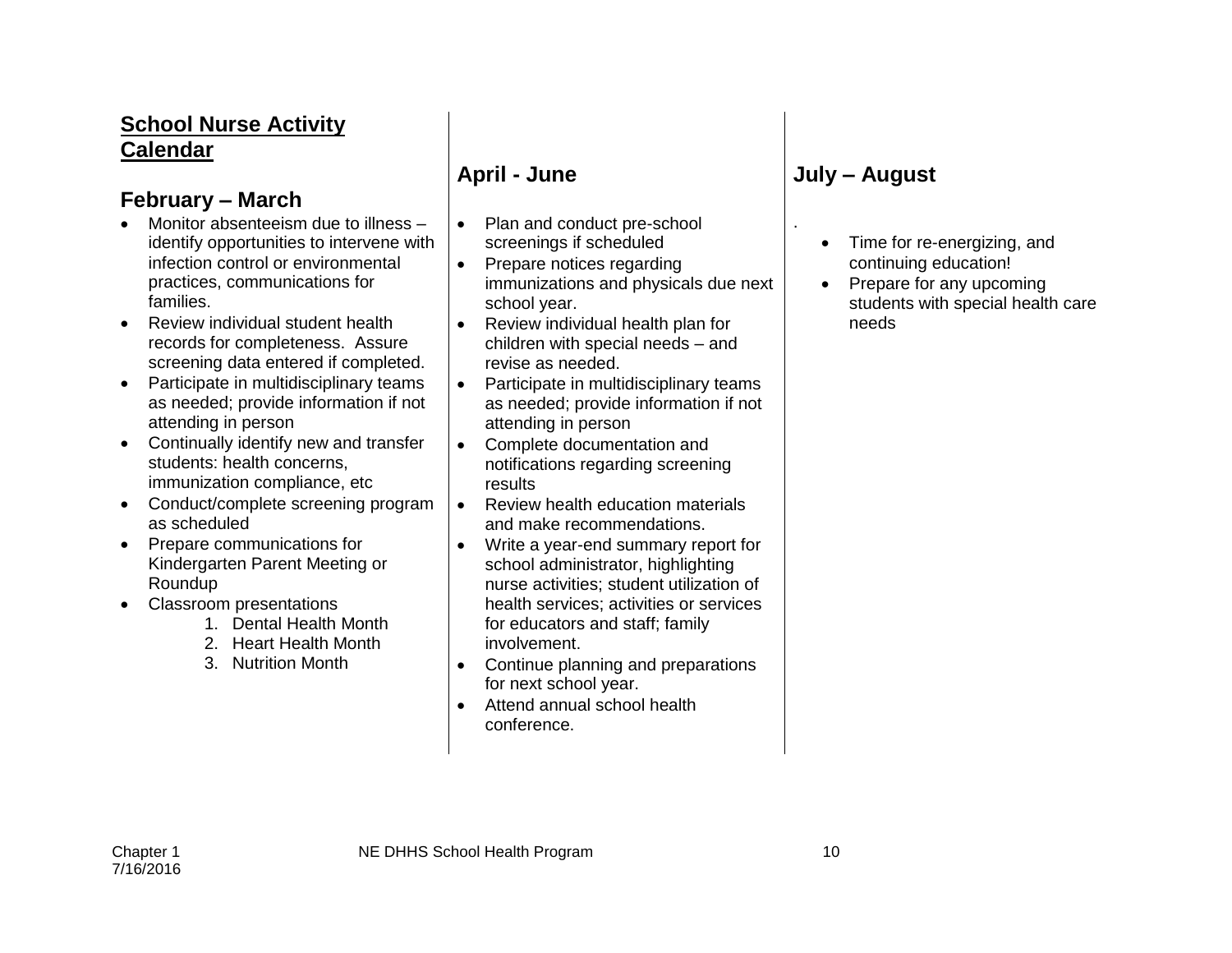# **SCHOOL HEALTH RECORDS**

A school health record for an individual student encompasses immunization records, school health screening results; physical examination, visual evaluation, and dental reports; medication records; documentation of health office visits, and communications between school and parent/guardian or medical provider on health-related topics. A reliable, systematic method should be employed for organizing, filing, extracting data from, providing security for, and retaining these records.

All school health records are considered part of the educational record, and must be treated as such, retained and protected accordingly. From a legal standpoint, *any record relating to a student which is used by school district personnel* constitutes the educational record for a student. It includes **formal records** which have been developed for specific purposes. It also includes **informal records or notes,** if such notations are placed in a student's folder or record.

Any record prepared by an **outside agency,** and transmitted to the school, also becomes part of the student record if it is added to the student's folder and used by school personnel.

Documents often included in the school health record:

- Most recent physical exam
- Up to date immunization record
- **Health history**
- Health screening results
- **Physician communications**
- Medication consent forms and administration logs
- Parent communications related to health concerns
- Teacher observations
- $\blacksquare$  Individualized health care plan, if appropriate
- **Progress notes**
- **Flow sheets, etc.**
- Referral or progress notes.

Typically, students' individual health records are stored and secured separately from records of an educational or classroom nature. Many local school districts have developed policies regarding educational records, including statements about those which must retained permanently, and when others can be destroyed. The school health office personnel should be knowledgeable about such district-specific policies.

#### **Documentation Standards**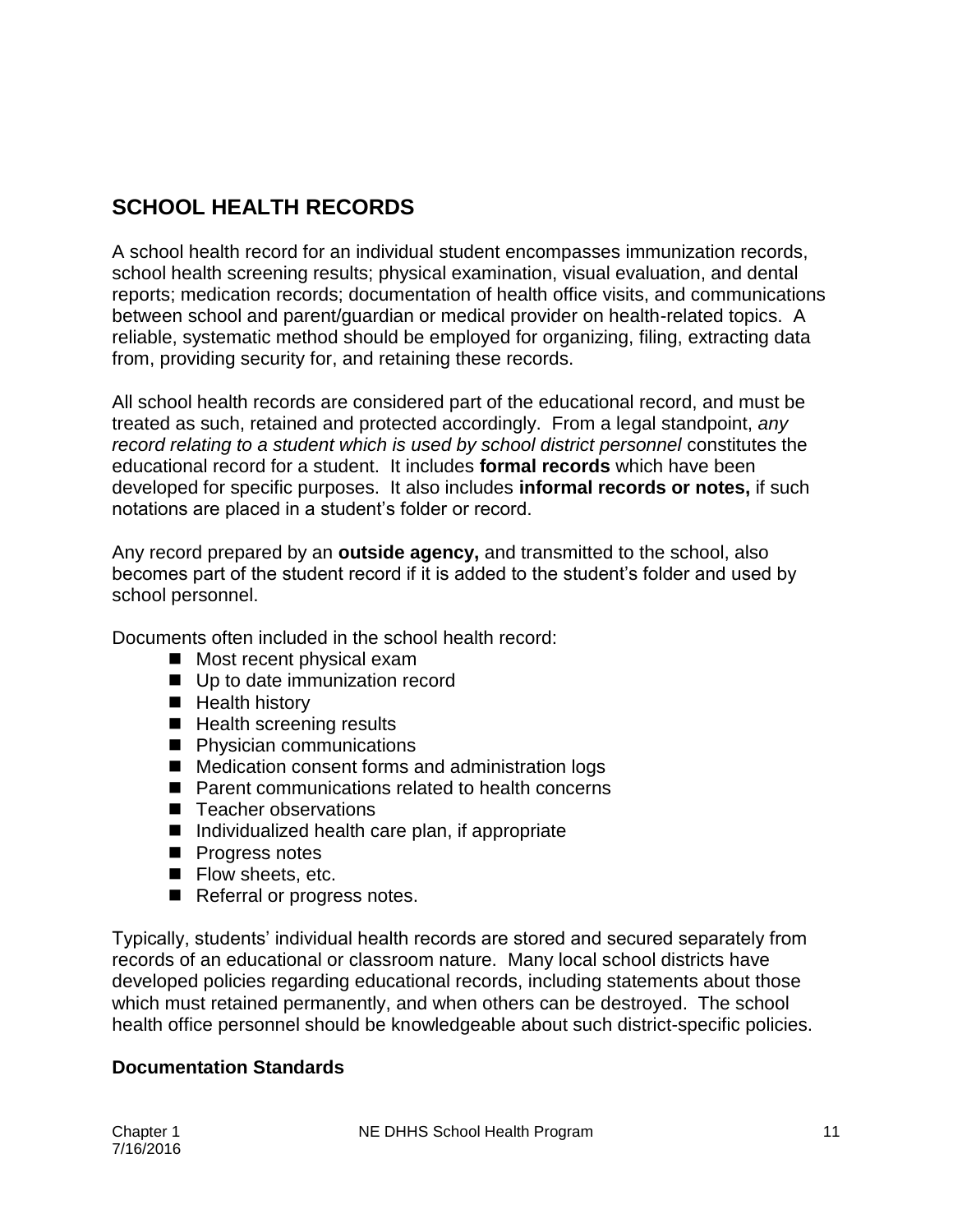Information recorded is pertinent, factual and objective. There is no place on a health record for rumor, speculation, opinion, assumption or unsubstantiated observation. Factual information which is not relevant to the student's education, and which could adversely affect their reputation or school progress, is omitted.

*Sensitive health information,* concerning problems such as pregnancy, emotional problems, or social-family problems (child abuse, substance abuse, sexual activity), needs careful consideration as to whether or not, or to what extent, such information is to be included in the student's health record. Many schools have local policies regarding documentation of sensitive issues, and these are taken into consideration. Mandatory reporting issues, the relevance to the student's educational experience; the potential damage to the student if accidental disclosure occurs; all these may affect the degree or nature of the school nurse's documentation.

It is important to consider whether or not the recording of the information in the student's health record would be detrimental to the student now or in the future, and whether or not the information has educational implications, in addition to how very sensitive information will be protected by all those with whom it may be legitimately shared at school.

FERPA permits school personnel to make records for personal use, which do not have to be disclosed to parents/guardians, as long as the notes are not stored at the school. Such professional notes may be destroyed at the discretion of the professional when the information is no longer relevant to the services being provided.

In an age of electronic student records, including health records, it may be helpful to develop written procedures concerning records corrections or deletions. Without such procedures, it may be difficult to track when records have been modified and by whom, occasionally a consideration in sensitive situations.

When a child advances to another school, or transfers to another school district, the original health record is reviewed by the school nurse, and incidental or outdated information removed. The individual health record follows the student, and parental consent is not needed to forward educational records including the health record to an institution where the student has enrolled. Consideration is given to how parents/guardians will be kept informed if highly sensitive information is transferred.

#### **Confidentiality and Privacy Protections**

Educational records are confidential and protected by federal law, the Family Educational Rights and Privacy Act. Until the student reaches the age of majority, release of records outside of the school is permitted only with written parent/guardian consent.

Within the school, FERPA permits sharing of information about a student among school personnel who have a legitimate educational interest in the student. School health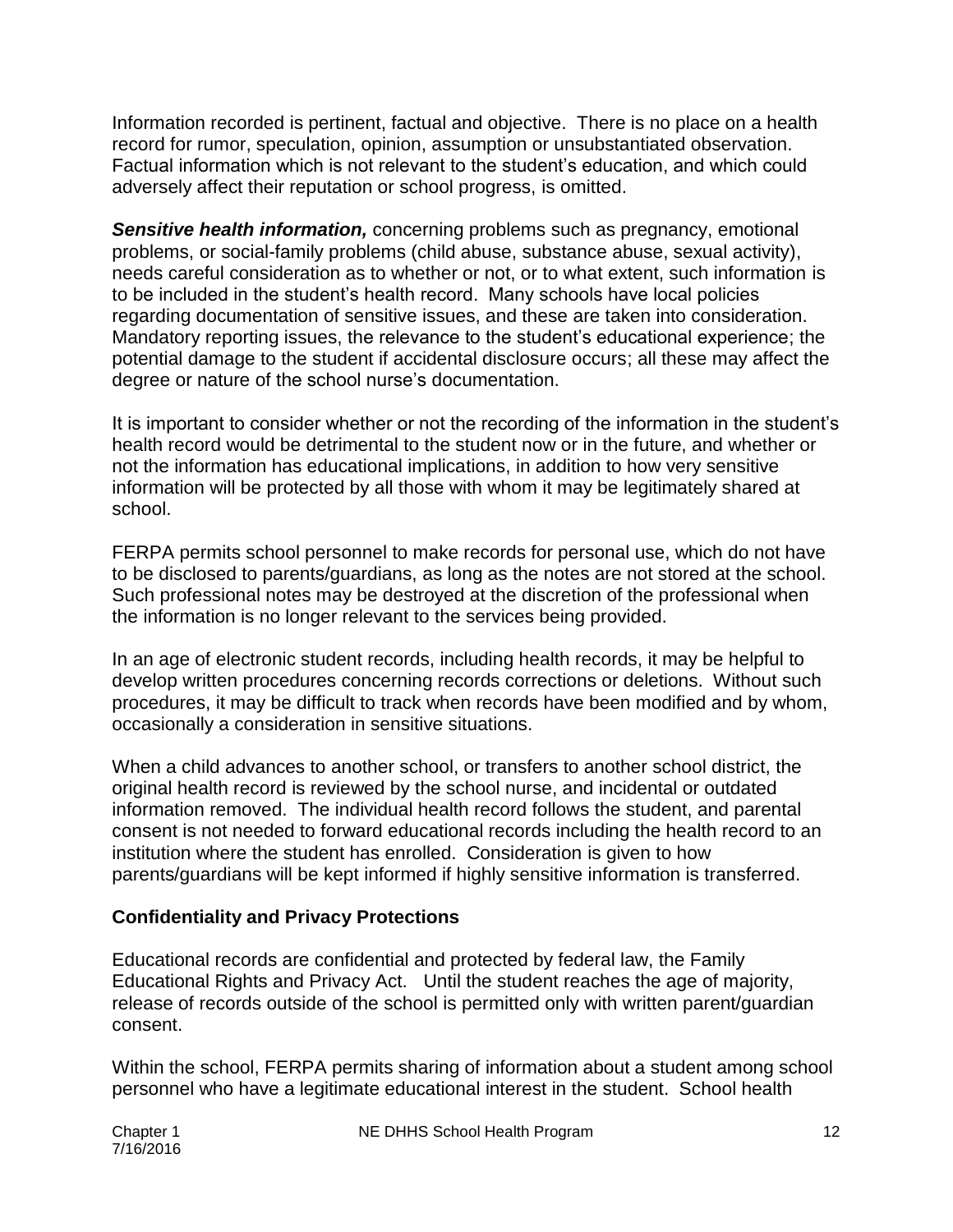personnel have the responsibility to share with the staff and the classroom teachers information about specific student health conditions which can affect their educational progress or safety at school.

When health information is by necessity shared within the school among personnel with a legitimate educational interest in a student, the school nurse assures that such information is treated as confidential and protected from casual sharing. Consideration is given to how parents will be informed that such information-sharing may occur in order to benefit the safety and well-being of their child while at school.

School health personnel, and medical providers, often have questions regarding confidentiality and information-sharing topics in school health, and the interplay between FERPA and HIPAA, the federal Health Information Portability and Accountability Act (HIPAA). FERPA and HIPAA are compared on the next page.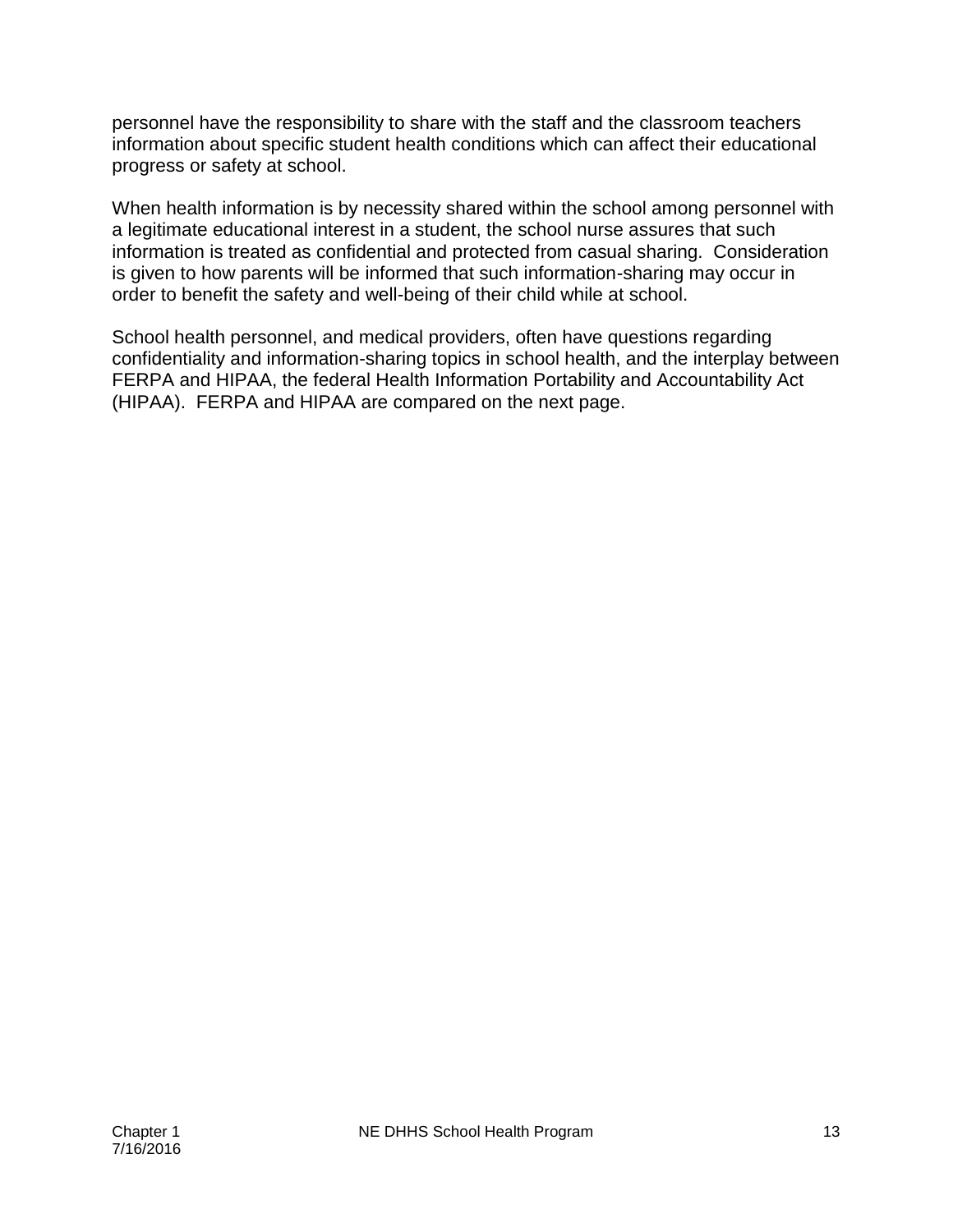# **Confidentiality and Privacy Issues in School Health Services Comparison of FERPA and HIPAA**

|                                        | <b>FERPA</b>                                                                                                                                                                                                                                                                                                                                                                                                                                                                                                                                                                                                                                                                                                                  | <b>HIPAA</b>                                                                                                                                                                                                                                                                                                                                                                                                                                                                                                                                                                                                                                                                                                                                                                   |
|----------------------------------------|-------------------------------------------------------------------------------------------------------------------------------------------------------------------------------------------------------------------------------------------------------------------------------------------------------------------------------------------------------------------------------------------------------------------------------------------------------------------------------------------------------------------------------------------------------------------------------------------------------------------------------------------------------------------------------------------------------------------------------|--------------------------------------------------------------------------------------------------------------------------------------------------------------------------------------------------------------------------------------------------------------------------------------------------------------------------------------------------------------------------------------------------------------------------------------------------------------------------------------------------------------------------------------------------------------------------------------------------------------------------------------------------------------------------------------------------------------------------------------------------------------------------------|
| Type and year<br>of initial<br>passage | An Education Act<br>1973 (House), 1974 (Senate)<br>Date enacted: 8/21/1974                                                                                                                                                                                                                                                                                                                                                                                                                                                                                                                                                                                                                                                    | <b>Health and Human Services</b><br>1996                                                                                                                                                                                                                                                                                                                                                                                                                                                                                                                                                                                                                                                                                                                                       |
| <b>Title</b>                           | Family Educational Rights and Privacy Act.<br>Sometimes called the Buckley Amendment.                                                                                                                                                                                                                                                                                                                                                                                                                                                                                                                                                                                                                                         | Health Insurance Portability and<br>Accountability Act of 1996. Sometimes<br>called the Privacy Rule.                                                                                                                                                                                                                                                                                                                                                                                                                                                                                                                                                                                                                                                                          |
| Scope and<br><b>Population</b>         | Applies to all schools that receive funds<br>under an applicable program of the U.S.<br>Department of Education                                                                                                                                                                                                                                                                                                                                                                                                                                                                                                                                                                                                               | Covered Entities are: health plans,<br>health care providers, and health care<br>clearinghouses (processes data<br>elements into transactions)                                                                                                                                                                                                                                                                                                                                                                                                                                                                                                                                                                                                                                 |
| <b>Purpose</b>                         | A Federal law that protects the privacy of<br>student education records.<br>Note: Generally, school health records are<br>education records. If the school has a<br>school based health center, contracts with<br>community health care providers to provide<br>health services in the school, or bills for<br>treatment services provided, HIPAA rules<br>may apply.                                                                                                                                                                                                                                                                                                                                                         | A Federal law that assures individual<br>health information is properly protected<br>while allowing the flow of health<br>information needed to deliver health<br>care and protect the public.                                                                                                                                                                                                                                                                                                                                                                                                                                                                                                                                                                                 |
| <b>Consent</b>                         | All disclosures except those specified<br>below require written parent/guardian or<br>eligible student consent prior to release.<br>When the student reaches the age of<br>majority, rights of consent and access<br>transfer to the student (referred to as the<br>eligible student).                                                                                                                                                                                                                                                                                                                                                                                                                                        | *A covered entity must obtain the<br>individual's written authorization for any<br>use or disclosure of protected health<br>information that is not for treatment,<br>payment, or health care operations or<br>otherwise permitted or required by the<br>Privacy Rule.                                                                                                                                                                                                                                                                                                                                                                                                                                                                                                         |
| <b>Permissive</b><br><b>Aspects</b>    | *FERPA allows schools to disclose records<br>without consent to the following parties or<br>under the following conditions:<br>School officials with legitimate<br>educational interest;<br>Other schools to which the student<br>$\bullet$<br>is transferring;<br>Specified officials for audit or<br>evaluation purposes;<br>Organizations conducting certain<br>studies on behalf of the school;<br>Accrediting organizations;<br>٠<br>To comply with subpoena or<br>$\bullet$<br>judicial order;<br>Appropriate officials in case of<br>health and safety emergencies;<br>and<br>Juvenile justice system pursuant to<br>state law.<br>*Parents/guardians or eligible students<br>have the right to inspect and review the | *A covered entity is permitted but not<br>required to use and disclose health<br>information without consent for the<br>following purposes or situations:<br>To the individual;<br>$\bullet$<br>For Treatment, Payment, and<br>٠<br>Health Care Operations;<br>Opportunity to Agree or Object;<br>Incident to an otherwise<br>$\bullet$<br>permitted use or disclosure;<br>Public interest and benefit<br>$\bullet$<br>activities; and<br>Limited data set for research,<br>public health, or health care<br>operations.<br>*Permissible disclosures include those<br>made to other "health care providers"<br>(as defined in the law), whether or not<br>they are HIPAA-covered entities.<br>*Permits disclosures to public health<br>authorities, including: local and state |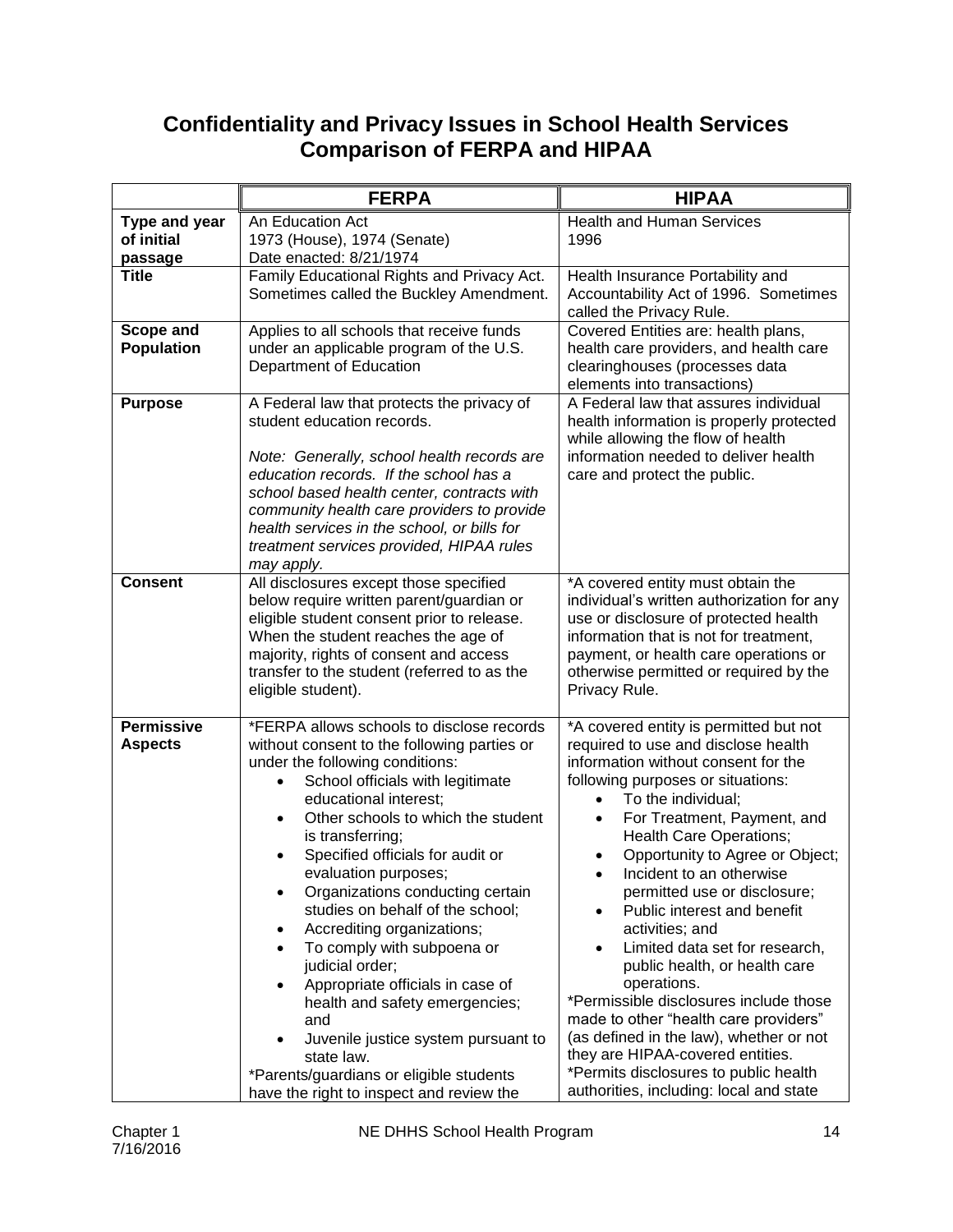|                                      | student's education records maintained by<br>the school.<br>*Release of Student Directory Information<br>is permitted (name, telephone number,<br>email address, major field of study, dates of<br>attendance, degrees and awards,<br>enrollment status, educational institutions<br>attended, and - for athletes, date of birth,<br>weight, and height.)<br>*Schools are allowed to release aggregate<br>information that does not include personal<br>identifying information.<br>*Parents or eligible students may request<br>amendments of records. | public health departments and federal<br>public health agencies.<br>*There are no restrictions on de-<br>identified health information.                                                                                                                                                    |
|--------------------------------------|---------------------------------------------------------------------------------------------------------------------------------------------------------------------------------------------------------------------------------------------------------------------------------------------------------------------------------------------------------------------------------------------------------------------------------------------------------------------------------------------------------------------------------------------------------|--------------------------------------------------------------------------------------------------------------------------------------------------------------------------------------------------------------------------------------------------------------------------------------------|
| <b>Restrictive</b><br><b>Aspects</b> | *Records that are kept in the sole<br>possession of the maker, are used only as<br>a personal memory aid, and are not<br>accessible or revealed to any other person                                                                                                                                                                                                                                                                                                                                                                                     | *A covered entity must make<br>reasonable efforts to use, disclose and<br>request only the minimum amount of<br>protected health information needed to                                                                                                                                     |
|                                      | except a temporary substitute for the maker<br>of the record need not be disclosed to the<br>parent/guardian or eligible student.<br>*The definition of health and safety<br>emergencies may be strictly defined, and<br>may not apply in public health situations.<br>For more information, see the website<br>below for recent policy statements from the                                                                                                                                                                                             | accomplish the intended purpose.<br>*The minimum necessary requirement<br>is not imposed when disclosure is<br>made for Treatment, Payment, or<br>Operations.<br>*Therefore, a pediatrician can discuss<br>with a school nurse, using the minimum<br>necessary standard, a child's medical |
|                                      | Secretary of Education.                                                                                                                                                                                                                                                                                                                                                                                                                                                                                                                                 | order and school treatment plan<br>without written authorization from the<br>parent.                                                                                                                                                                                                       |
| <b>Find Out More</b>                 | www.ed.gov/policy/gen/guid/fpco/index.html                                                                                                                                                                                                                                                                                                                                                                                                                                                                                                              | http://www.hhs.gov/ocr/hipaa/                                                                                                                                                                                                                                                              |

*Disclaimer: The information provided here is not intended to be an all-inclusive overview of two federal laws. The focus here is limited to school health services. Both FERPA and HIPAA encompass many more aspects of educational and health care services delivery. This information is not intended to be interpreted as DHHS policy, nor take the place of legal counsel in any specific situation.*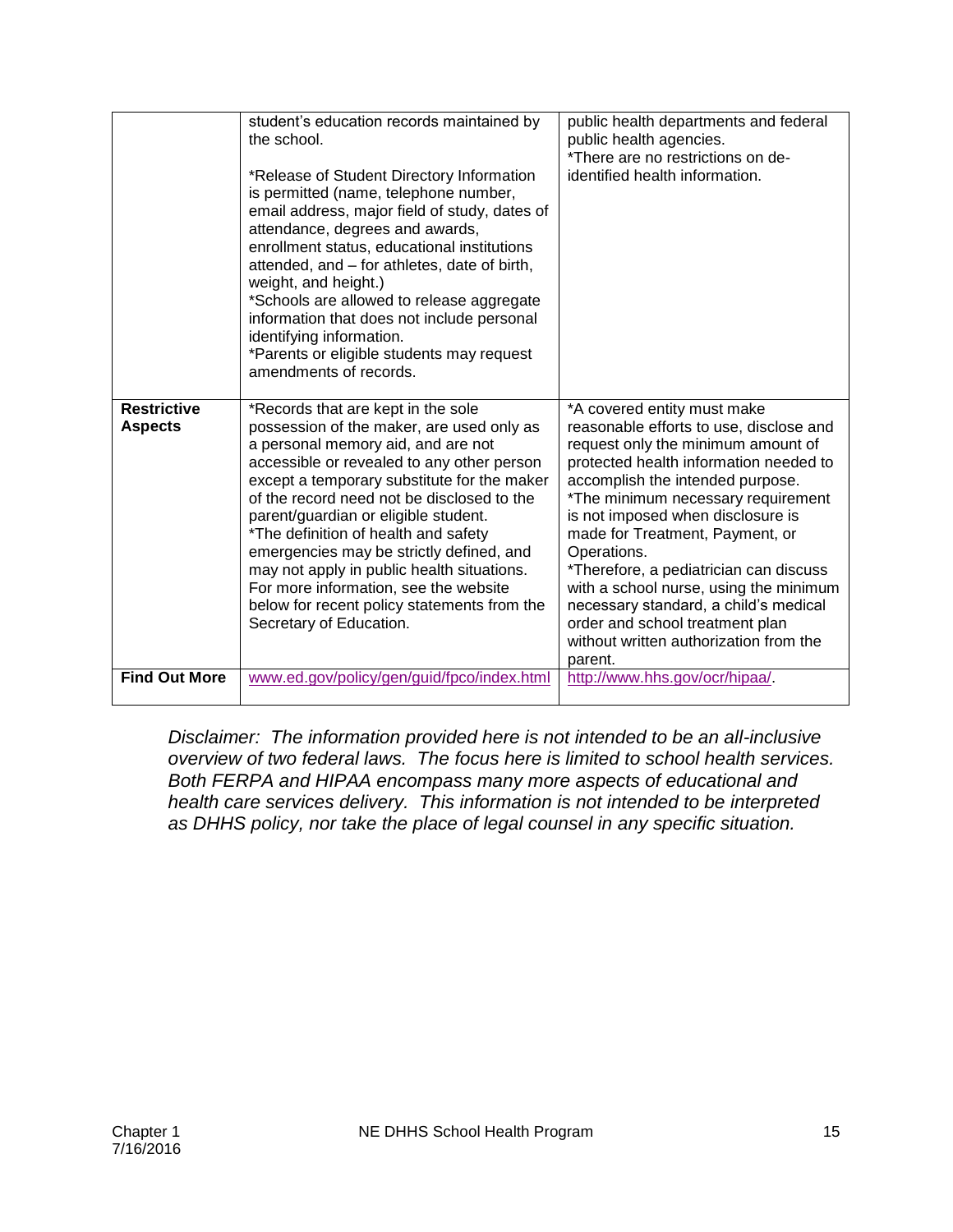#### **Records Retention**

It is always advisable to first check if there are local school district policies in place regarding records retention. Districts may choose to categorize records in various ways, helpful to know in understanding where health records might fit into the mix. In general, student health records are educational records, and records pertaining to public schools and special education fall under the regulatory purview of the Secretary of State in Nebraska.

Two reference documents pertaining to records retention: Schedule 10 Local School Districts: [http://www.sos.ne.gov/records-management/pdf/10\\_website.pdf](http://www.sos.ne.gov/records-management/pdf/10_website.pdf)  Schedule 39-112 Department of Education Special Populations http://www.sos.ne.gov/records-management/pdf/39\_112\_website.pdf

These two documents do not elaborate much on health records. Page 8 of Schedule 10 lists as permanent records, "Record of data and type of inoculations and health examination which are given to the class or student body as a whole." These records are confidential. These records may be retained permanently or microfilmed and originals destroyed after the student's 3 year continuous absence from school.

In this schedule for local school districts, it appears that many records including anecdotal records, consents, correspondence, and reports, are classified as Subsidiary Student Records. These may be destroyed upon graduation or after the student's 3 year continuous absence from the school.

Similarly, Schedule 39-112 contains little specifically about health records. One indication is that individual student records maintained by a state agency for individual students can be destroyed 5 years after they are no longer needed or when they (records) are 20 years old, whichever comes first.

## **STATUTES AND REGULATIONS PERTAINING TO SCHOOL HEALTH**

When working with children, families, educators and administrators regarding school health topics, it can be vital to have the correct language of relevant laws or regulations available. Find a useful guide to Statutes and Regulations Pertaining to School Health at the following link:

[http://dhhs.ne.gov/publichealth/Pages/schoolhealth\\_regulations.aspx](http://dhhs.ne.gov/publichealth/Pages/schoolhealth_regulations.aspx)

# **SCHOOL HEALTH: MORE THAN A BAND-AID**

In the area of school health, it is useful to be aware that a strong evidence-base, data, and theoretically-strong structures all exist to demonstrate how important "health" is to "successful learning." Not only do healthy children learn better, but health issues suffered by children that are detrimental not only to learning but to the trajectory of life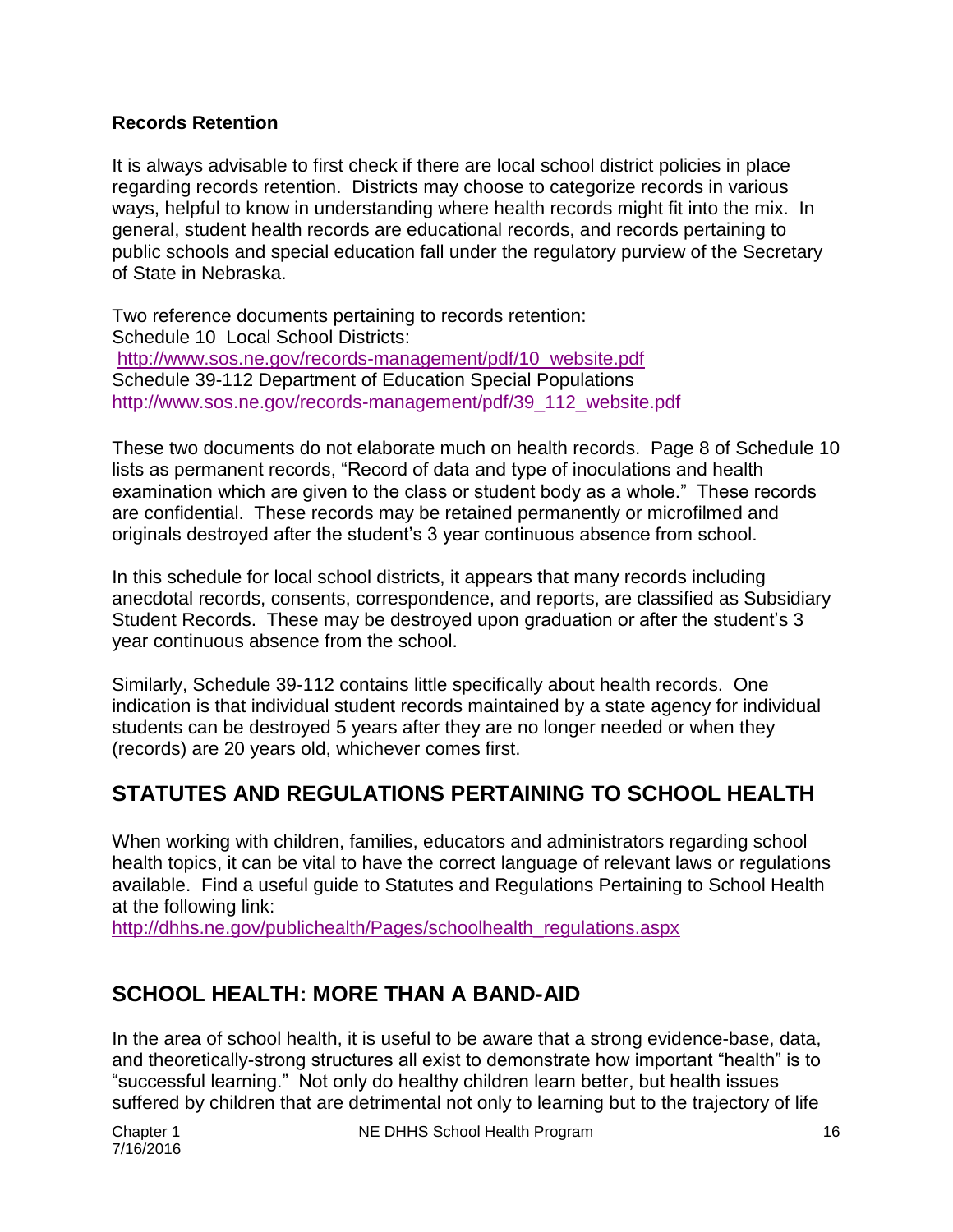success for the child, can be addressed at school to the child's advantage. While the school is not solely responsible for the physical and social-emotional well-being of children in a local community, they have long been recognized as a vital partner in advancing the future and well-being of the community.

#### **Evidence-based and Data-driven School Health Programs.**

School health programs can provide an essential piece of the school data picture. Knowledge of chronic disease states and impact on absenteeism and performance; obesity data and other screening data; and injury data can yield important information on the individual and, more often, population or aggregate level.

The worlds of education and health are ever more strongly aligned by a drive to assure that interventions and outcomes are driven by accurate and reliable, valid data. A variety of data resources exist to provide baseline data as well as trend data in measures of health of children.

A compelling evidence base links many health status parameters with academic success. The DHHS School Health program, the Nutrition and Physical Activity Program, and the Dept. of Education Coordinated School Health Program make numerous resources available on the linkage between health and academics. A project summary follows. Resources related to eleven evidence-based statements regarding school health, at the following links:

[http://dhhs.ne.gov/publichealth/Documents/Exploring-Evidence-Base-Relationship](http://dhhs.ne.gov/publichealth/Documents/Exploring-Evidence-Base-Relationship-between-HealthLearning%20(updated%20May%202010).pdf)[between-HealthLearning%20\(updated%20May%202010\).pdf](http://dhhs.ne.gov/publichealth/Documents/Exploring-Evidence-Base-Relationship-between-HealthLearning%20(updated%20May%202010).pdf)

#### **EXPLORING THE EVIDENCE-BASE FOR THE RELATIONSHIP BETWEEN HEALTH AND LEARNING Summary of Project Findings**

#### *EVIDENCE-BASED STATEMENT #1:*

*Evidence supports mental health screening of adolescents.*

- Mental disorders are strongly associated with school drop-out.
- (Quality) Intervention is effective.
- Mental health in adulthood relates to mental health in adolescence.

#### *EVIDENCE-BASED STATEMENT #2:*

#### *Physical activity stimulates learning.*

- Physical fitness is significantly related to school achievement.
- Vigorous physical activity boosts performance.
- No negative impact of physical education.

#### *EVIDENCE-BASED STATEMENT #3: Nutrition affects learning and behavior.*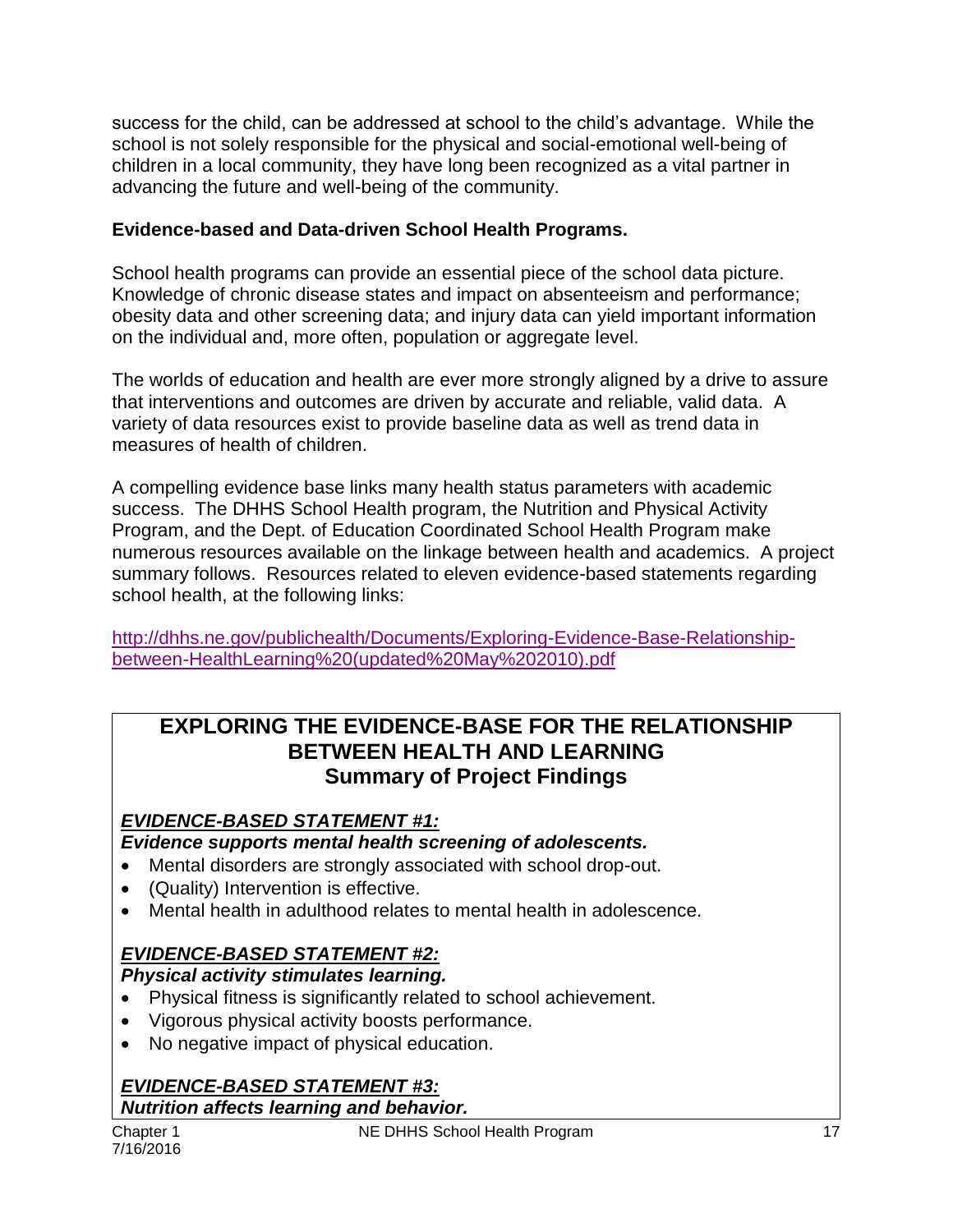- Breakfast improves attention, memory, test performance, attendance, and weight control.
- Food insufficiency relates to poor behavioral and academic function in low income children
- Food quality and frequency may relate to positive effects.

# *EVIDENCE-BASED STATEMENT #4:*

#### *Chronic illness affects attendance and performance.*

- Asthma…attendance. Performance effect is related to asthma severity. Management improves with education.
- ADHD…attendance, performance, and persistent problems
- Chronic pain or illness…attendance, effects on performance when absenteeism is extreme; relationship between chronic pain, depression, and absenteeism
- Obesity… closely related to: socioeconomic status and stress of poverty, low levels of physical activity, associated with poorer attendance and performance (effects are muted in the general population).

## *EVIDENCE-BASED STATEMENT #5:*

#### *Chronic illness management by the school nurse reduces absenteeism*

- Improvements in parent knowledge and management
- Improvements in student knowledge and management
- Greater likelihood of asthma meds at school
- Strong evidence relates to asthma, some general studies of chronic illness.

# *EVIDENCE-BASED STATEMENT #6:*

#### *Poor air quality has profound effects on brain function*

- Air contaminants (carbon monoxide, toluene, volatile organic compounds) affect memory, performance of complex tasks, and response time
- Persistent severe air pollution produces cognitive dysfunction
- **Effects may be mediated by stress and cognition.**

## **EVIDENCE-BASED STATEMENT #7:**

**Performance and learning are profoundly affected by sleep.** Chronic sleep deprivation is linked with higher risk of obesity.

## *EVIDENCE-BASED STATEMENT #8:*

*Coordinated School Health Programs are considered promising because of evidence for effects in some domains, but the evidence for all components operating together to produce gains in student learning is weak.*

## *EVIDENCE-BASED STATEMENT #9:*

*There is no evidence that staff health promotion produces positive impacts for student learning.*

*EVIDENCE-BASED STATEMENT #10: Health and Education outcomes in populations are closely linked.*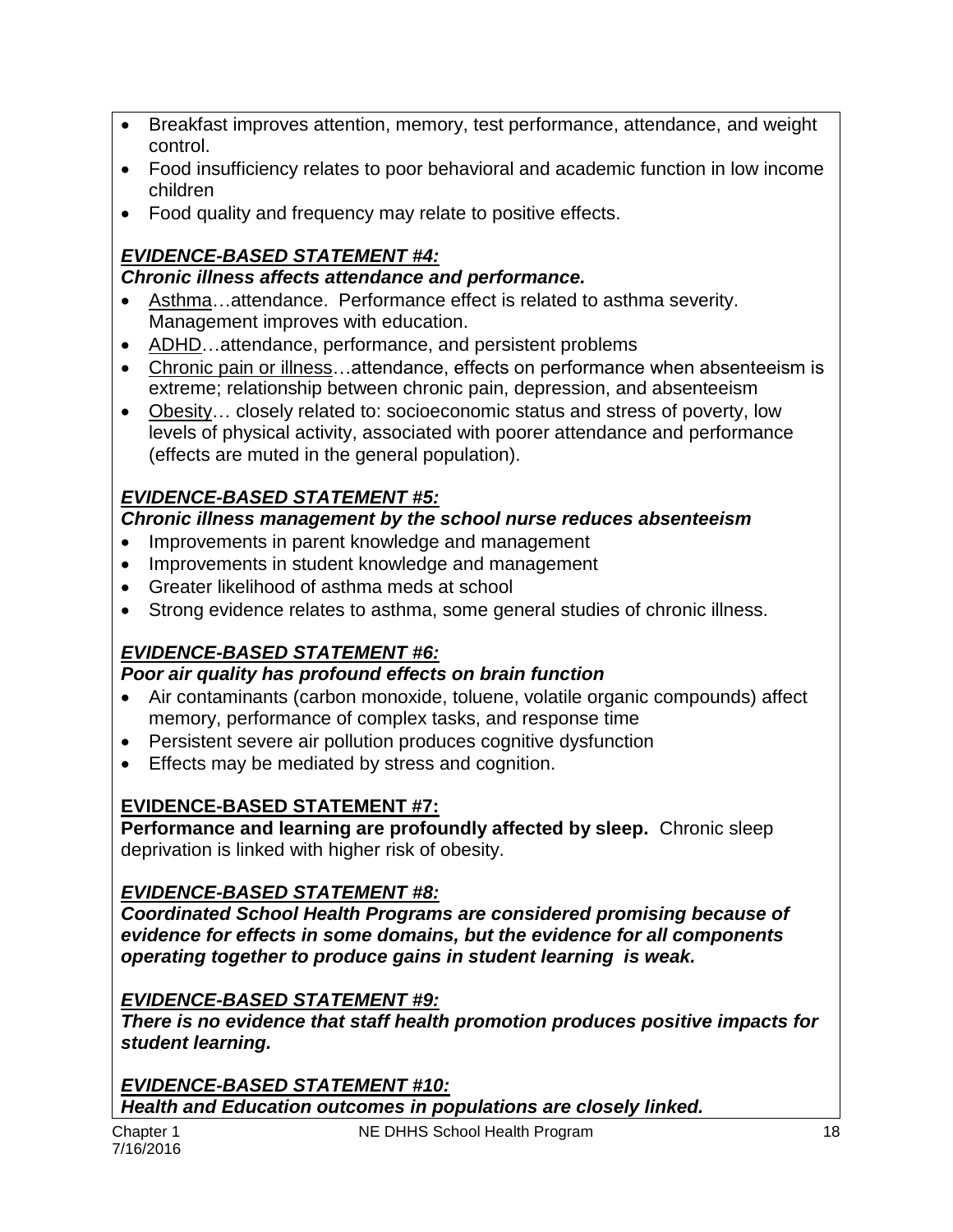- Children with some chronic illnesses and mental illness experience lower educational attainment. (Match outcomes of peers: sarcoidosis, cancer. Do not match peers: ADHD, speech and language, mental disorders).
- Individuals who do not graduate from high school suffer more chronic health issues, disability, and health risks than those who do graduate.
- Health and educational outcomes are mediated by complex social, economic, interpersonal, and psychological factors.

#### *EVIDENCE-BASED STATEMENT #11*

*Conditions of childhood, including some health conditions, are significantly related to poor health outcomes in adult populations.*

- Conditions impacting the life course:
	- o Abuse and neglect in childhood, high stress
	- o Mental Illness in Adolescence
	- o ADHD
	- o Educational attainment
	- o Mediated by: poverty, cognition
- Most functional difficulties in children with special health care needs are respiratory or mental health in nature.
- Asthma in the general population: higher among children under age 15 than among persons aged 15 – 34 years and 35 and over.
- Risk of diabetes increases steadily with age.

5/2010

#### **Coordinated School Health (Whole School, Whole Community, Whole Child)**

In 1998, Health is Academic, a landmark introduction and guide to Coordinated School Health Programs, was published. The Coordinated School Health Program model portrays successful student learning tied to health behaviors, health education, health services, and health supports for children at school. The model highlights the fact that pediatric populations nationwide suffer increasing rates of health and growth concerns that impact school and life success. Schools are encouraged to develop integrated and interrelated approaches to supporting healthy student development, through combined efforts of eight domains:

- Comprehensive school health education
- Physical education
- School Health Services
- School nutrition services
- School counseling, psychological, and social services
- Healthy school environments
- Staff health promotion
- Family and Community involvement

Chapter 1 **NE DHHS School Health Program** 19 7/16/2016 Additional resources about Coordinated School Health Programs are available from the Centers for Disease Control and Prevention (CDC) at <http://www.cdc.gov/healthyyouth/cshp/>, and the Nebraska Department of Education at